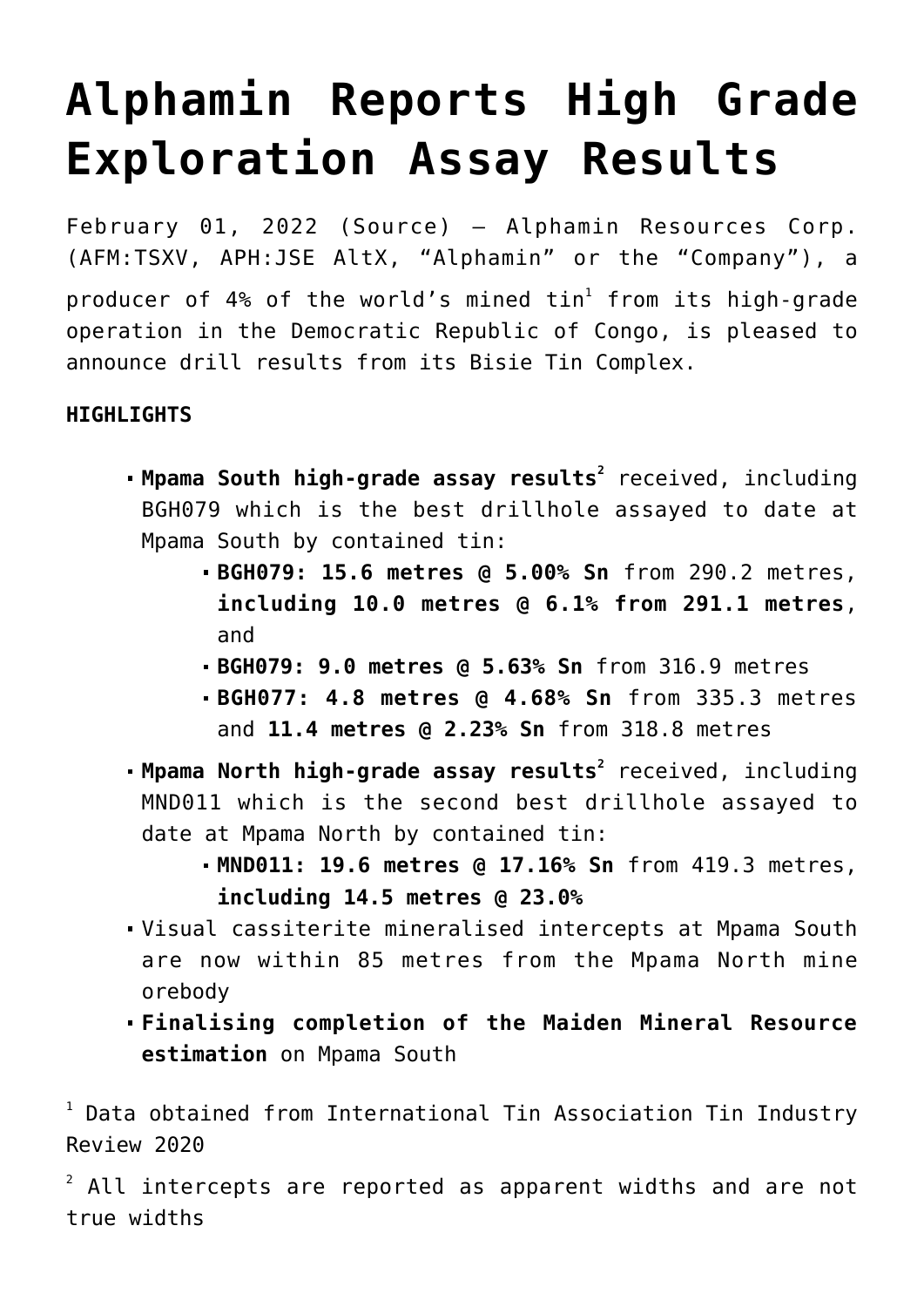# **Mpama South Update and Forthcoming Completion of a Maiden Mineral Resource**

Mpama South is the high-grade tin deposit adjoining the southern end of Alphamin's operating Mpama North mine. By year end 2021, 24,235 metres of drilling has been completed in 89 drillholes. Including the original sixteen 2014/15 drillholes, 23,109m and 79 drillholes will form the basis of the Maiden Mineral Resource estimation exercise which is nearing completion, results expected to be announced in February 2022. Subsequent Mineral Resource updates are expected to be announced throughout 2022 as Alphamin plans to aggressively drill the deposit which is open in multiple directions.

Selected significant intercepts from the most recently received batch of drillhole assays, including the best intercept to date at Mpama South in BGH079 in terms of contained metal (Sn% x metres), are listed below as apparent widths:

- BGH079: 15.6 metres @ 5.00% Sn from 290.2 metres, including 10.0 metres @ 6.1% from 291.1 metres, and
- BGH079: 9.0 metres @ 5.63% Sn from 316.9 metres
- BGH077: 4.8 metres @ 4.68% Sn from 335.3 metres and 11.4 metres @ 2.23% Sn from 318.8 metres
- BGH084: 26.0 metres @ 2.71% Sn from 280.3 metres
- BGH086: 6.1 metres @ 2.75% Sn from 275.35 metres

The success of the Mpama South drilling is such that the zone of high-grade mineralisation has grown substantially throughout 2021. Visual cassiterite intercepts at Mpama South are now within 85 metres of Mpama North mine and are in the export and assay pipeline already. Figure 1 demonstrates the location of received assays, awaited assays on visual cassiterite intercepts and proximity of these to the Mpama North Mine based on drilling to date. The complete list of assayed intercepts to date is shown in Appendix 2.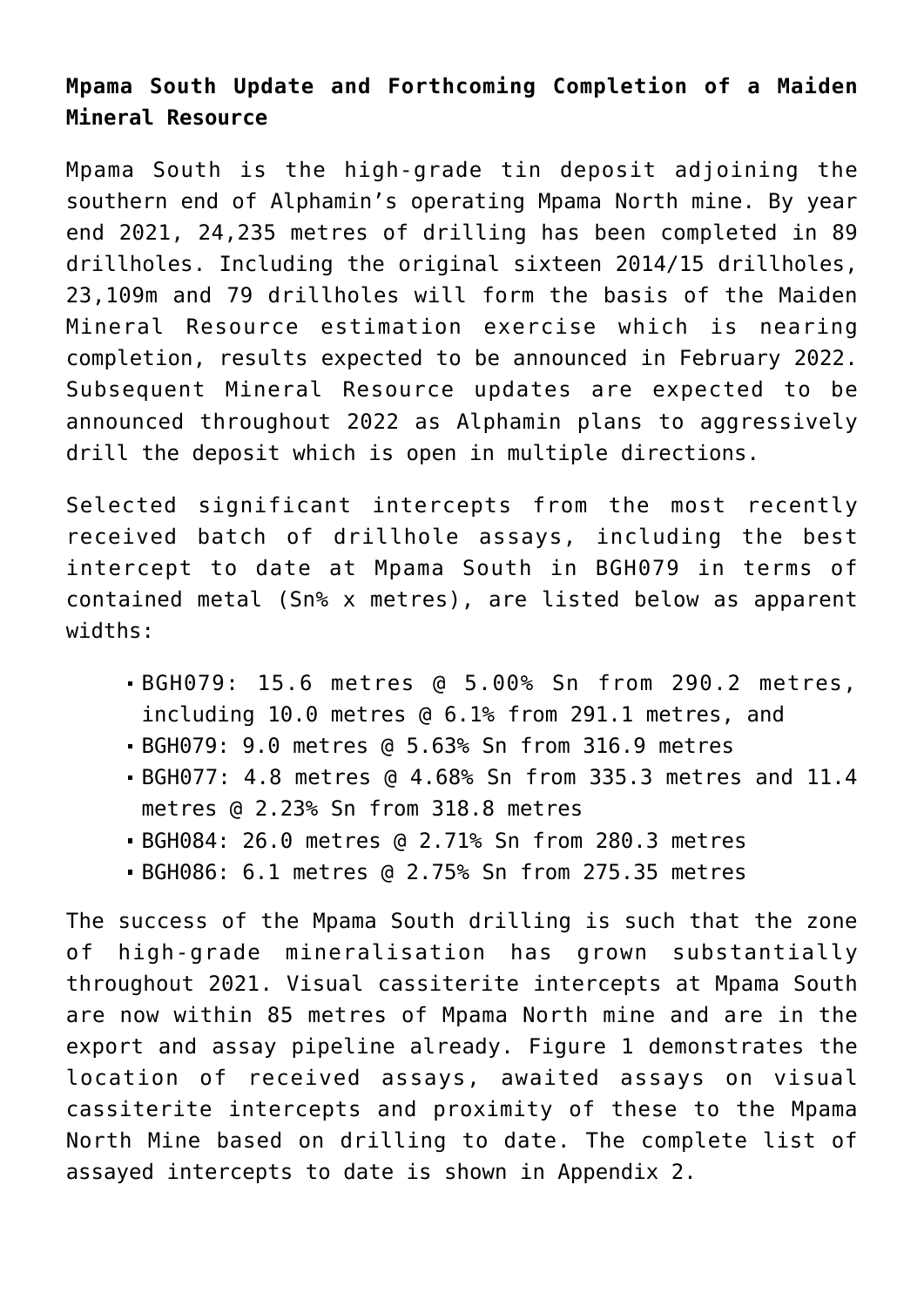[A Media Snippet accompanying this announcement is available by](https://www.globenewswire.com/Tracker?data=T7a7FtZOjYrT4XNhK4-F_evzq5eRsddT8oGvCo2Akp4z0pRfUt2qhGYYz_tZpwmLXoXc67_m4ilpPzuK5wAOYLgs9rAxGE5-ZTl9P4aInXymyR-d4iX8vnVMv8ifYVDq_5zzJzNNVOt8yoEG-FK_z3AAbEfXfIMHblI8r3N_4KOVFIRLvg3URAY8IW-7LBgCjF-LFDsmk7QjaAjV1DZHINZdHiqfvvLy3jHHQSsEgawMG0lo5R3Xf5WMO41vjDpX) [clicking on the image or link below:](https://www.globenewswire.com/Tracker?data=T7a7FtZOjYrT4XNhK4-F_evzq5eRsddT8oGvCo2Akp4z0pRfUt2qhGYYz_tZpwmLXoXc67_m4ilpPzuK5wAOYLgs9rAxGE5-ZTl9P4aInXymyR-d4iX8vnVMv8ifYVDq_5zzJzNNVOt8yoEG-FK_z3AAbEfXfIMHblI8r3N_4KOVFIRLvg3URAY8IW-7LBgCjF-LFDsmk7QjaAjV1DZHINZdHiqfvvLy3jHHQSsEgawMG0lo5R3Xf5WMO41vjDpX)



**Figure 1: Mpama South Assays to-date**

## **Mpama North Update**

Drilling commenced on Mpama North in July 2021 on the Mpama North Deeps target. The first drillholes showed increased structural complexity associated with a northeast-southwest cross-cutting fault which had constrained the Deeps target to smaller extents than originally planned. After revising the model and drilling approach, several high-grade intercepts of visual cassiterite were intersected east of the fault subsequently as well as west of the fault in the shallower Oso target. Drilling continues in 2022 to close out what is left of the Deeps target, the shallow Oso target as well as the down Dip eastern side of Mpama North which still remains open (Figure 2).

A particularly significant new intercept from the first batch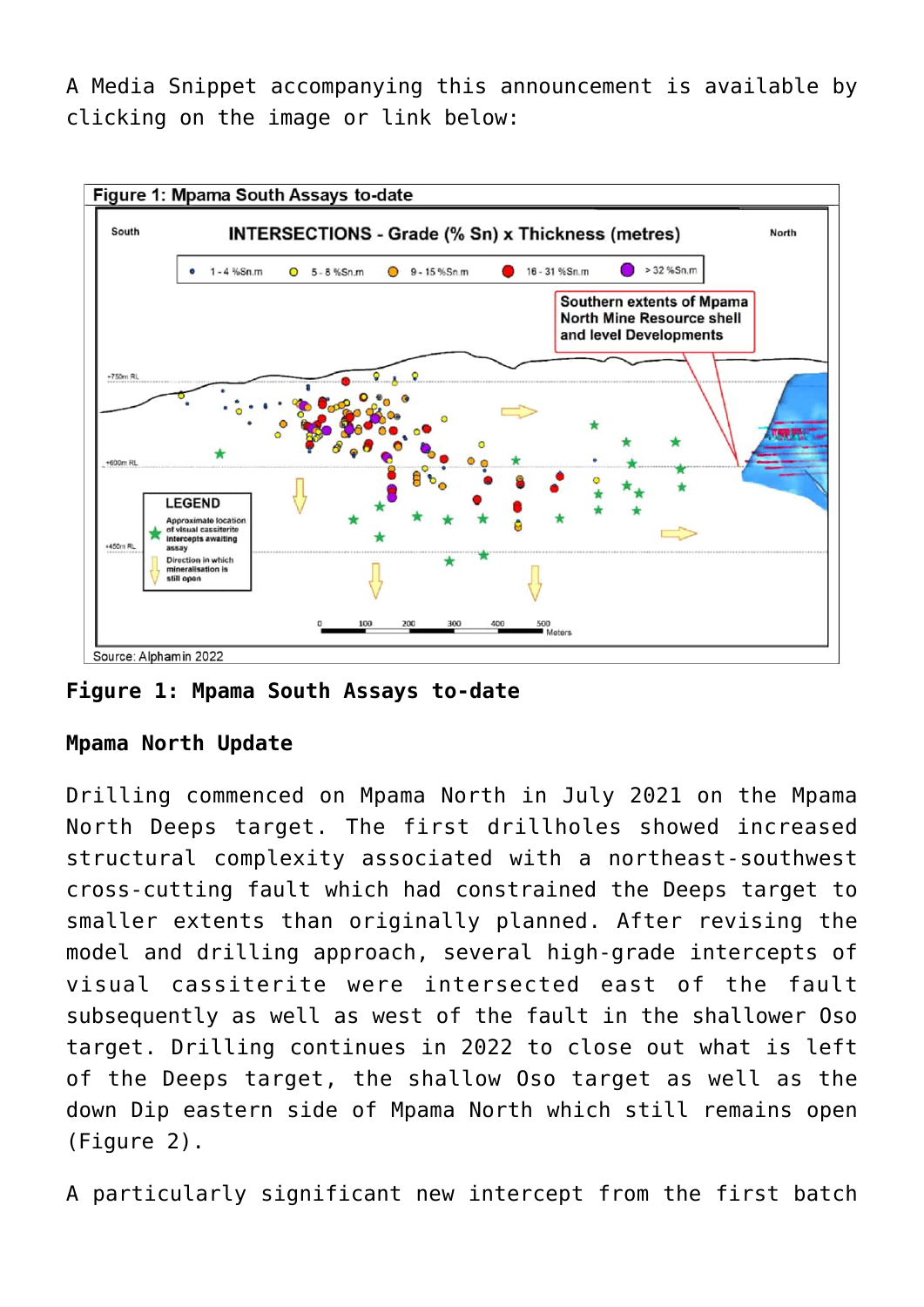of drillhole assays on Mpama North is listed below as an apparent width. The intercept is the second best drillhole at Mpama North drilled to date in terms of contained metal (Sn% x metres):-

MND011: 19.6 metres @ 17.16% Sn from 419.3 metres, including 14.5 metres @ 23.0%

The complete list of assayed intercepts to date is shown in Appendix 2.

[A Media Snippet accompanying this announcement is available by](https://www.globenewswire.com/Tracker?data=T7a7FtZOjYrT4XNhK4-F_evzq5eRsddT8oGvCo2Akp4z0pRfUt2qhGYYz_tZpwmLXoXc67_m4ilpPzuK5wAOYLgs9rAxGE5-ZTl9P4aInXymyR-d4iX8vnVMv8ifYVDqA5Jic1kBaRzq35d5eeHlmjE3q57JsRmwc_bbllAgcSetCQz3hoVVUsotwZf8ly4wKu_21i4MjcqRRfaPDT0Y4cMaqlo83iLVddWJAqh9-lR1PRe3Wio9VC6sfdJnVyrl) [clicking on the image or link below:](https://www.globenewswire.com/Tracker?data=T7a7FtZOjYrT4XNhK4-F_evzq5eRsddT8oGvCo2Akp4z0pRfUt2qhGYYz_tZpwmLXoXc67_m4ilpPzuK5wAOYLgs9rAxGE5-ZTl9P4aInXymyR-d4iX8vnVMv8ifYVDqA5Jic1kBaRzq35d5eeHlmjE3q57JsRmwc_bbllAgcSetCQz3hoVVUsotwZf8ly4wKu_21i4MjcqRRfaPDT0Y4cMaqlo83iLVddWJAqh9-lR1PRe3Wio9VC6sfdJnVyrl)

![](_page_3_Figure_4.jpeg)

**Figure 2: Mpama North Drill Targets**

# **Bisie Ridge Exploration Drilling**

The Bisie Ridge is a 13km long ridge hosting both the Mpama North and Mpama South deposits. Only a fraction (~20%) of this ridge has been intensively drill tested to date. The full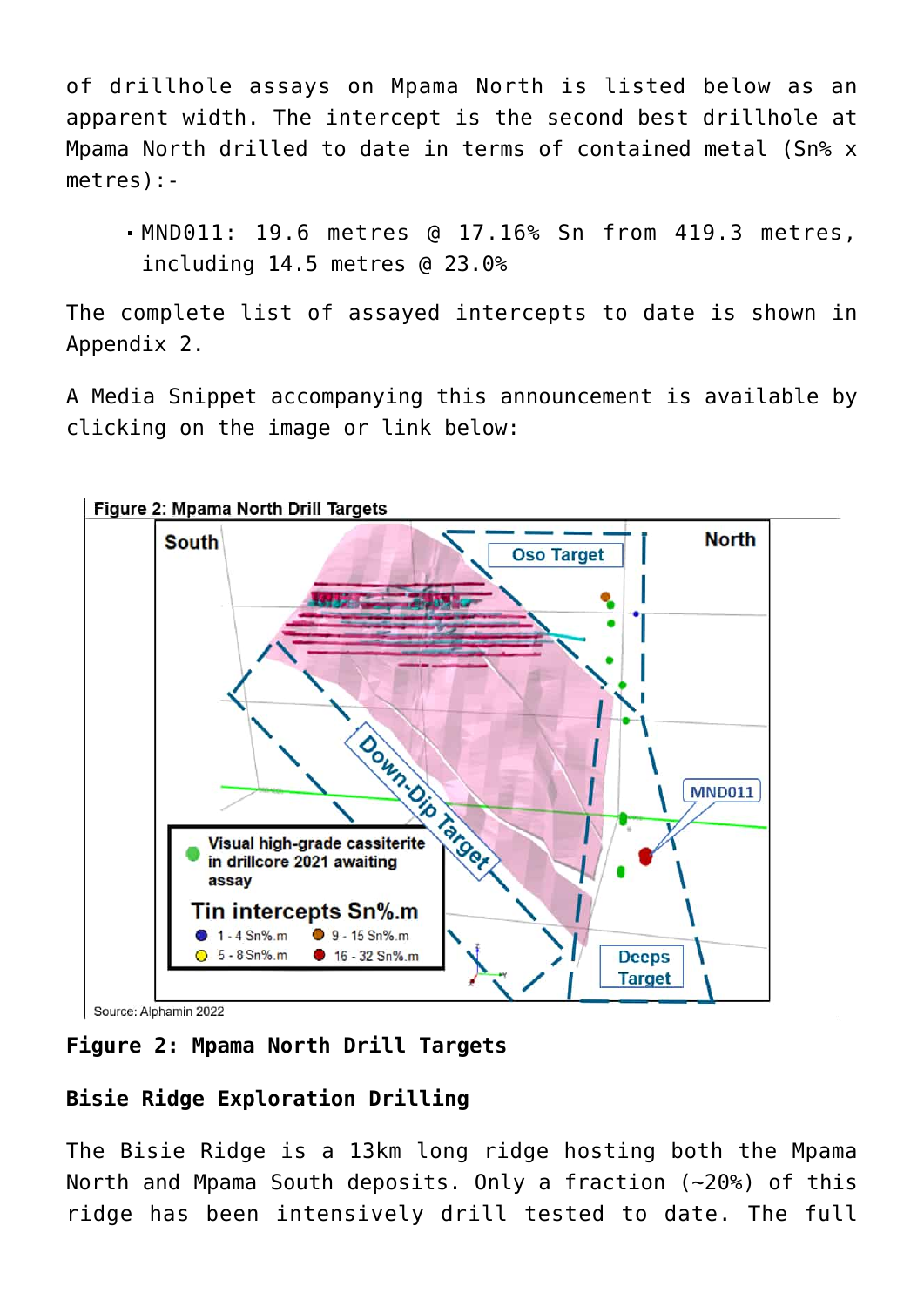length of the ridge has been the subject of a follow up geochemical investigation in 2021 confirming tin and other base metal anomalies over the majority of its length. Six high priority drill areas have been identified in 2021 in conjunction with the Company's expert structural advisors TECT. With the goal of making new discoveries, the Company is pleased to announce that the first of these six targets commenced drill testing in January 2022.

### **Qualified Person**

 $\overline{\phantom{a}}$  , where  $\overline{\phantom{a}}$ 

Mr Jeremy Witley, Pr. Sci. Nat., B.Sc. (Hons.) Mining Geology, M.Sc. (Eng.), is a qualified person (QP) as defined in National Instrument 43-101 and has reviewed and approved the scientific and technical information contained in this news release. He is a Principal Mineral Resource Consultant of The MSA Group (Pty.) Ltd., an independent technical consultant to the Company.

 $\_$  , and the contribution of the contribution of  $\mathcal{L}_1$  , and  $\mathcal{L}_2$  , and  $\mathcal{L}_3$  , and  $\mathcal{L}_4$  , and  $\mathcal{L}_5$  , and  $\mathcal{L}_6$  , and  $\mathcal{L}_7$  , and  $\mathcal{L}_8$  , and  $\mathcal{L}_7$  , and  $\mathcal{L}_8$  , and  $\mathcal{L}_9$  ,

### **FOR MORE INFORMATION, PLEASE CONTACT:**

**Maritz Smith** CEO Alphamin Resources Corp. Tel: +230 269 4166 E-mail: msmith@alphaminresources.com

### *CAUTION REGARDING FORWARD LOOKING STATEMENTS*

*Information in this news release that is not a statement of historical fact constitutes forward-looking information. Forward-looking statements contained herein include, without limitation, statements relating to anticipated future exploration activities and outcomes and the timing and*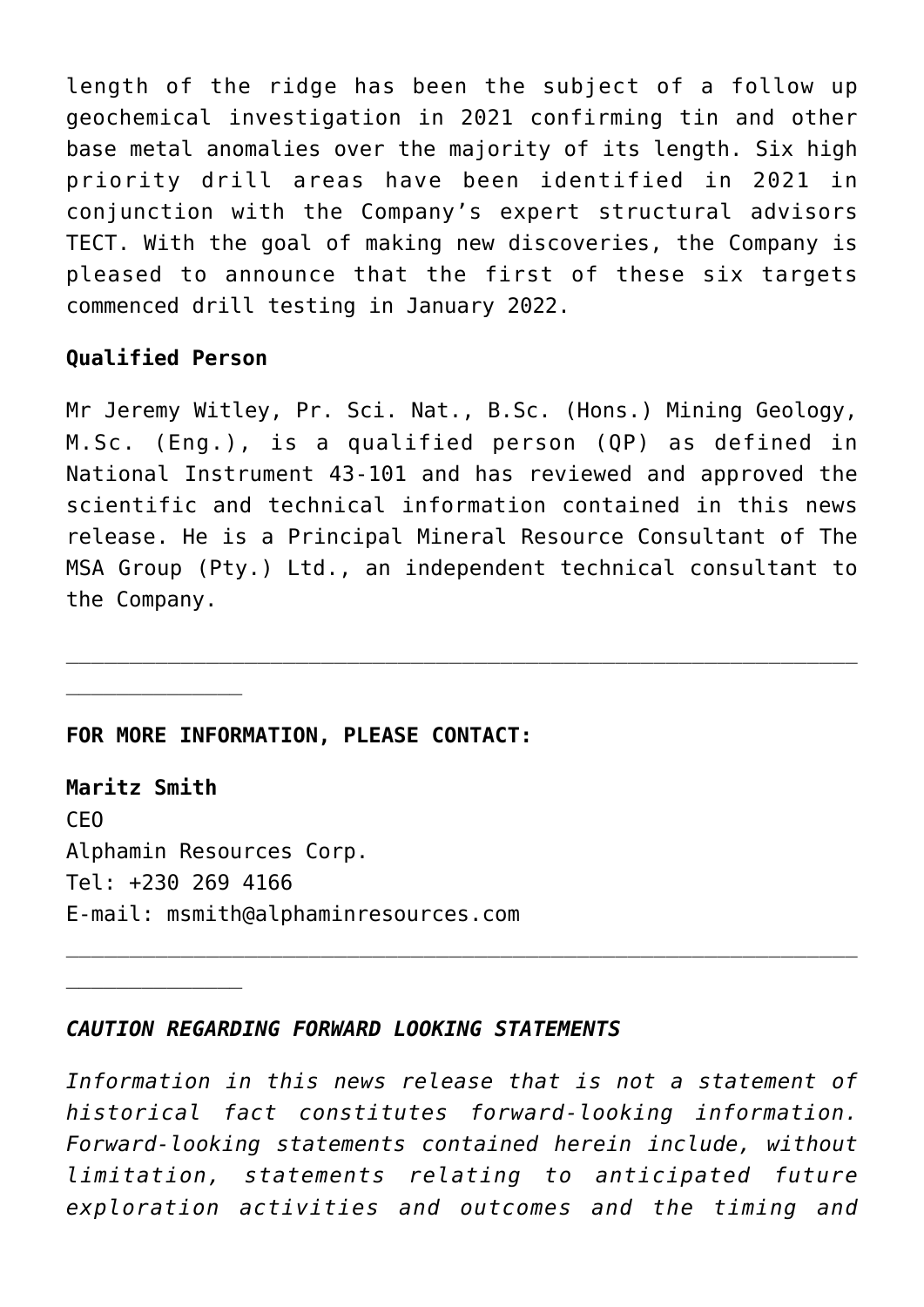*positive outcome of a future resource estimation for Mpama South. Forward-looking statements are based on assumptions management believes to be reasonable at the time such statements are made. There can be no assurance that such statements will prove to be accurate, as actual results and future events could differ materially from those anticipated in such statements. Accordingly, readers should not place undue reliance on forward-looking statements. Although Alphamin has attempted to identify important factors that could cause actual results to differ materially from those contained in forward-looking statements, there may be other factors that cause results not to be as anticipated, estimated or intended. Factors that may cause actual results to differ materially from expected results described in forward-looking statements include, but are not limited to: uncertainties with respect to social, community and environmental impacts, uninterrupted access to required infrastructure, adverse political events, impacts of the global Covid-19 pandemic on mining as well as those risk factors set out in the Company's Management Discussion and Analysis and other disclosure documents available under the Company's profile at www.sedar.com. Forward-looking statements contained herein are made as of the date of this news release and Alphamin disclaims any obligation to update any forward-looking statements, whether as a result of new information, future events or results or otherwise, except as required by applicable securities laws.*

*Neither the TSX Venture Exchange nor its regulation services provider (as that term is defined in the policies of the TSX Venture Exchange) accepts responsibility for the adequacy or accuracy of this news release.*

## **Appendix 1: SAMPLE PREPARATION, ANALYSES AND QUALITY CONTROL AND QUALITY ASSURANCE (QAQC)**

After receipt of diamond drill core from the drillers at the drill rig in marked core trays, core was transported to the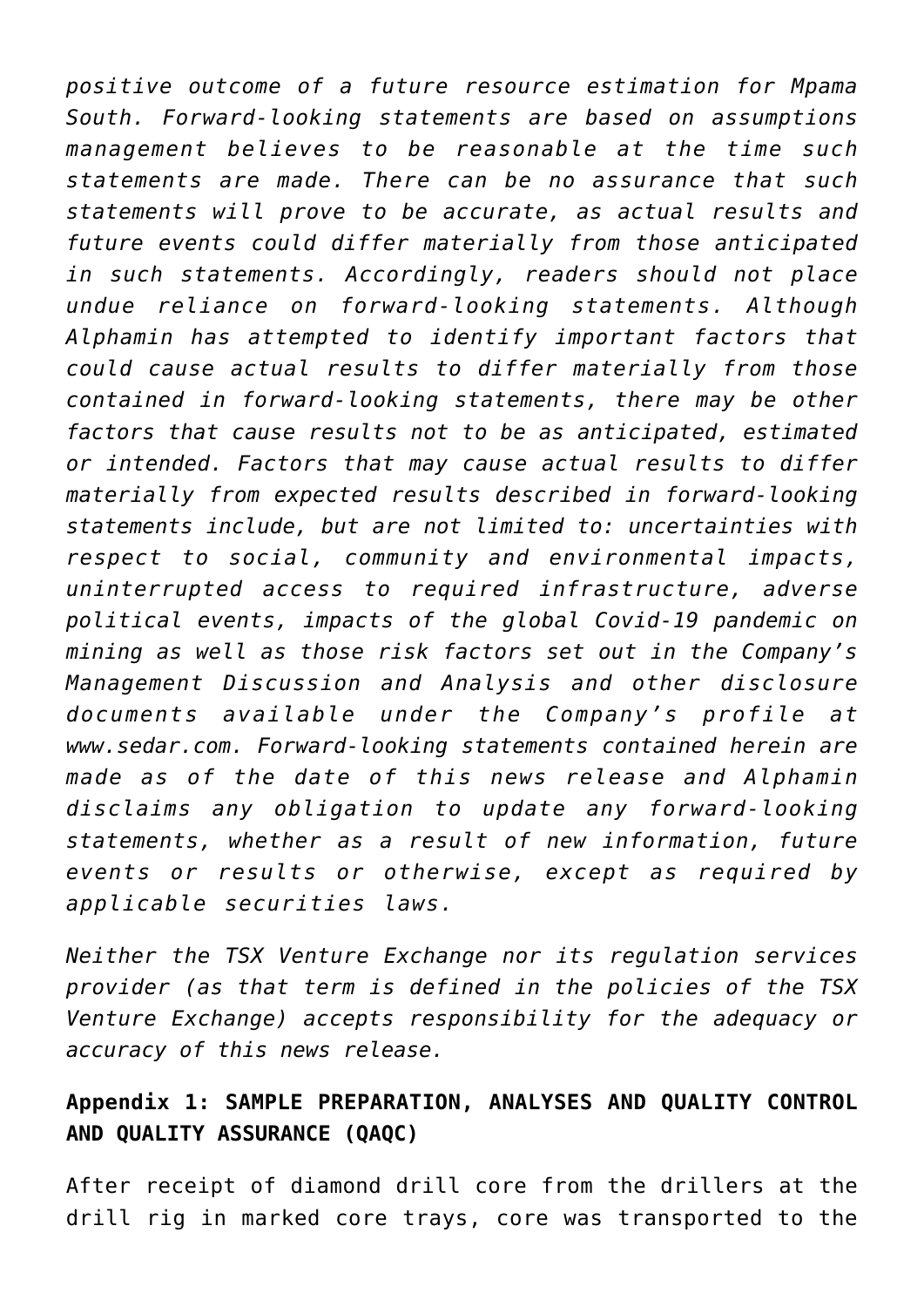Company's core shed by the site geologist for logging and sampling. After sample mark up, lithological and geotechnical logging and photography, the core was split longitudinally in half using a water-cooled rotating diamond blade core saw. The cut core was replaced into the core tray with the half to be sampled facing upward. Based on previous experience at Bisie with high density variability and at the qualified person's instruction (Mr J. Witley of MSA Group), specific gravity (SG) was performed exclusively on the half core that was to be sampled. The Archimedes method of weight in air vs weight in water was used on the whole length of the half core that was to be sampled and then replaced in the core trays.

Air dried samples were placed in pre-numbered sample bags together with pre-printed numbered sample tickets, which were cross-checked afterwards to prevent sample swaps. Sample bags were sealed using a plastic cable tie and then placed into poly-weave sacks which were in turn sealed with plastic cable ties. Each poly-weave sack was marked with a number and the sample numbers contained within, ready for delivery to the onsite Alphamin-Bisie laboratory for sample preparation.

At the laboratory, samples were first checked off against the submission list supplied and then weighed and oven dried for 2 hours at 105 degrees Celsius. The dried samples were crushed by jaw crusher to 75% passing 2mm, from which a 250g riffle split was taken. This 250g split was pulverised in ring mills to 90% passing 75μm from which a sample for analysis was taken. Samples were homogenised using a corner-to-corner methodology and two samples were taken from each pulp, one of 10g for on-site laboratory assaying and another 150g sample for export and independent accredited 3rd party laboratory assaying.

For the initial on-site laboratory assay, 10 grams of pulverised sample is mixed with 2 grams of binder before press pellet preparation at 20t/psi for 1 minute. Press pellets are analysed in a desktop Spectro Xepos XRF analyser, twelve at a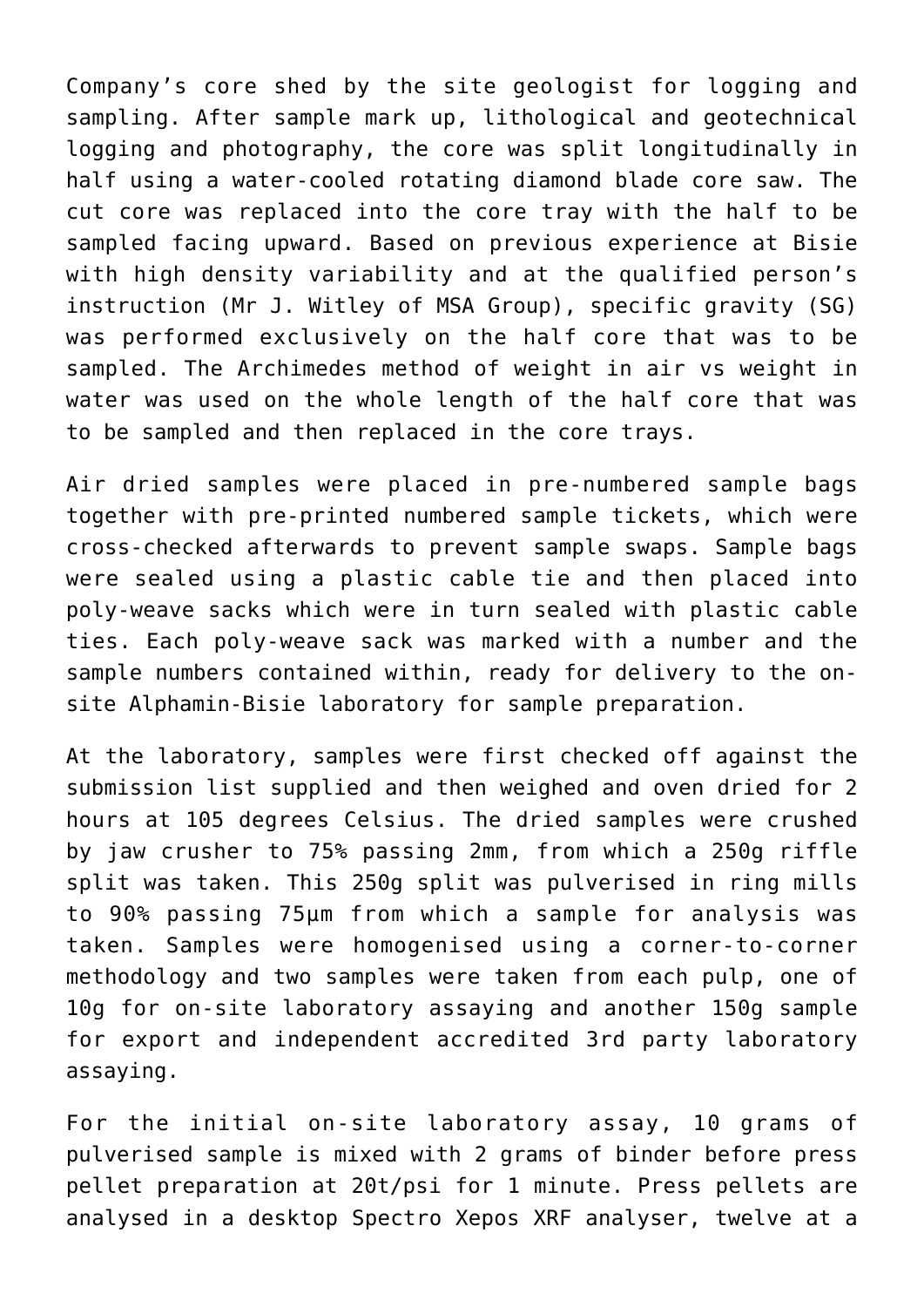time, for Sn, Fe, Zn, Cu, Ag, Pb and As along with a standard, duplicate and blank. The analytical method conducted on the pressed pellet has an expected 10% precision and an upper detection limit of 70,000ppm and lower detection limit of 500ppm. Over-limit samples are titrated by wet chemistry with an upper limit validation of 70% Sn. The on-site laboratory assays are merely an exploration tool and were not used for reporting the exploration results, which are based solely on the ALS assays.

The 150g sample is packaged in sealed paper sample envelopes and packed in a box for export in batches of approximately 500 samples and prepared for export authorisation with national authorities. Once authorisation is received, samples are aircouriered to ALS Group in Johannesburg South Africa, a subsidiary of ALS Limited, which is an independent commercial analytical facility. ALS operations are ISO 9001:2015 certificated and the Johannesburg office is ISO 17025 accredited for Chemical Analysis by SANAS (South African National Accreditation System, facility number T087), although the accreditation does not extend to the methods used for tin.

Received samples at ALS Johannesburg are checked off against the list of samples supplied and logged in the system. Quality Control is performed in the way of sieve tests every 50 samples and should a sample fail, the preceding 50 samples are ground in a ring mill pulveriser using a carbon steel ring set to 85 % passing 75μm. Samples are analysed for tin using method code ME-XRF05 conducted on a pressed pellet with 10% precision and an upper limit of 5,000ppm. The over-limit tin samples are analysed as fused disks according to method ME-XRF15c, which makes use of pre-oxidation and decomposition by fusion with 12:22 lithium borate flux containing 20% Sodium Nitrate as an oxidizing agent, with an upper detection limit of 79% Sn.

Method code ME-ICP61 (HF, HNO3, HClO4 and HCl leach with ICP-AES finish) is used for 33 elements including base metals. ME-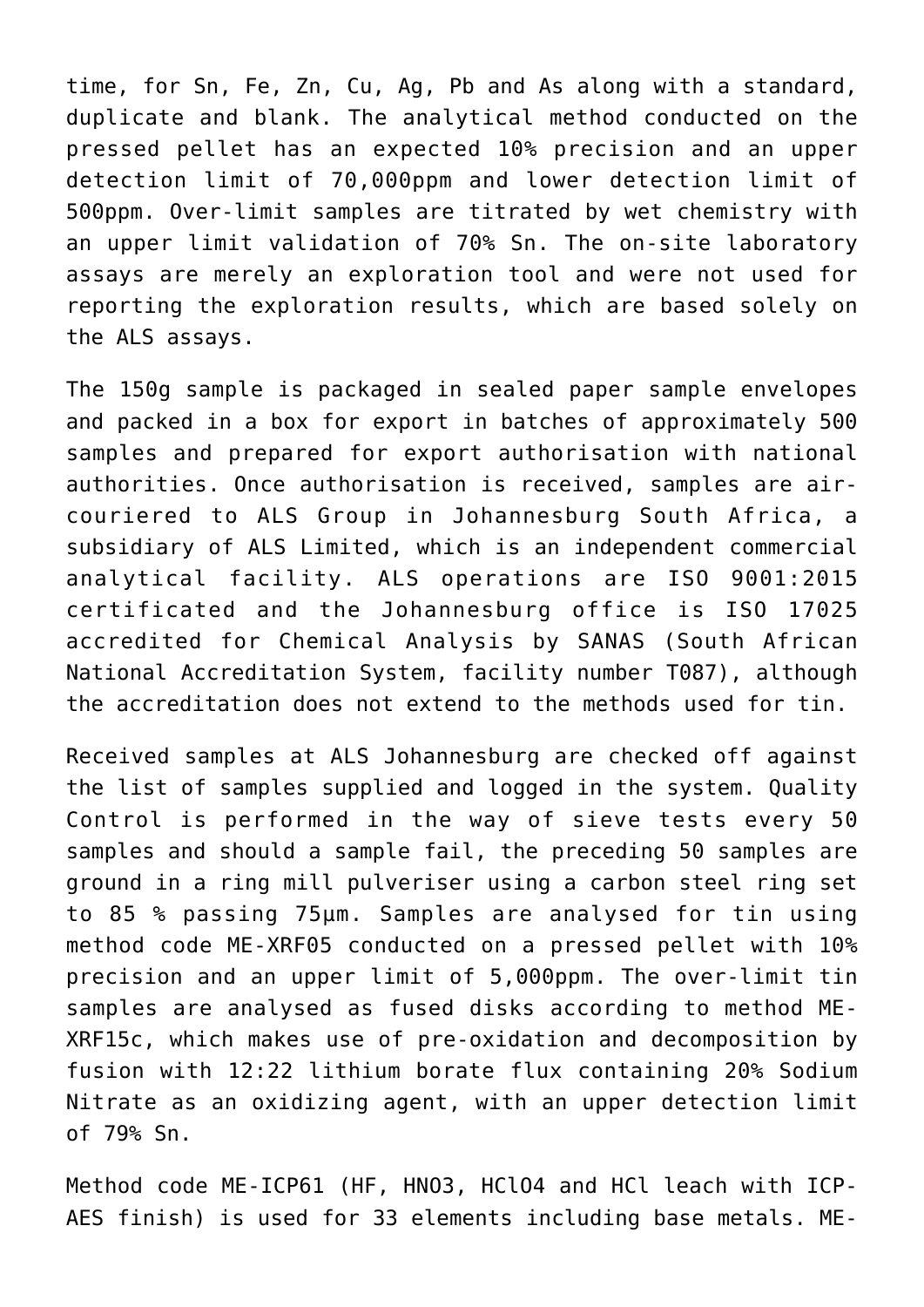OG62, a four-acid digestion, is used on ore grade samples for lead, zinc, copper and silver. Both methods are accredited by SANAS.

The program is designed to include a comprehensive analytical quality assurance and control routine comprising the systematic use of Company inserted standards, blanks and field duplicate samples, internal laboratory standards and analysis at an accredited laboratory. The pulps were accompanied by blind QAQC samples inserted into the sample stream by the Alphamin-Bisie geologists. These comprised blank samples, certified reference materials and pulp duplicates each at an insertion rate of approximately 5%.

The QAQC results demonstrate that the assay results are both accurate and precise with an insignificant amount of contamination (in the order of 10pmm Sn on average) and negligible sampling errors. Further verification work is in progress by additional check assays by SGS South Africa (Pty) Ltd.

**Appendix 2: SIGNIFICANT INTERCEPTS (0.5% Sn lower threshold) ("BGH" holes refer to Mpama South; "MND" holes refer to Mpama North)**

|               |                | Easting Northing |        |        | Azi Dip  | To<br>From |                 | Width           | Sample Position |         |           |         |
|---------------|----------------|------------------|--------|--------|----------|------------|-----------------|-----------------|-----------------|---------|-----------|---------|
| Hole          | <b>GPS</b>     | <b>GPS</b>       | $RL_m$ | (°)    | (°)      |            |                 | Sn <sub>8</sub> | $(m)^1$         | $mid_x$ | $mid_y$   | $mid_z$ |
| <b>BGH017</b> | 582535         | 9884822          | 732    | 55     | - 10     | 237.80     | 238.80          | 4.99            | 1.00            | 582,732 | 9,884,966 | 678.6   |
|               |                |                  | 732    |        | $\Theta$ |            | 141.20   144.35 | 2.07            | 3.15            | 582,691 | 9,884,820 | 727.9   |
| <b>BGH018</b> | 582535         | 9884822          |        | 93     |          | 145.75     | 151.00          | 0.76            | 5.25            | 582,696 | 9,884,820 | 727.9   |
| <b>BGH019</b> | 582535         | 9884822          | 732    | 85     | $-5$     | 147.00     | 152.00          | 2.05            | 5.00            | 582,696 | 9,884,837 | 715.8   |
| <b>BGH020</b> | 582535         | 9884822          | 732    | 84     | $-15$    |            | 160.60   164.40 | 1.45            | 3.80            | 582,704 | 9,884,846 | 689.3   |
|               |                |                  |        |        |          | 169.30     | 171.10          | 5.42            | 1.80            | 582,711 | 9,884,846 | 687.7   |
| <b>BGH021</b> | 732<br>9884822 |                  |        | 109.15 | 110.25   | 3.20       | 1.10            | 582,654         | 9,884,821       | 700.1   |           |         |
|               | 582535         |                  |        | 93     | $-15$    | 164.60     | 167.32          | 3.29            | 2.72            | 582,708 | 9,884,818 | 687.6   |
|               |                |                  |        |        |          | 75.00      | 80.53           | 3.99            | 5.53            | 582,633 | 9,884,784 | 729.3   |
| <b>BGH022</b> | 582554         | 9884785          | 732    | 90     | $\Theta$ | 109.00     | 110.00          | 1.35            | 1.00            | 582,664 | 9,884,785 | 729.9   |
|               |                |                  |        |        |          | 119.22     | 122.10          | 2.22            | 2.88            | 582,676 | 9,884,785 | 730.1   |
| <b>BGH023</b> | 582535         | 9884822          |        | 75     | $-15$    |            | 171.43   174.32 | 1.72            | 2.89            | 582,710 | 9,884,859 | 683.7   |
|               |                |                  | 732    |        |          | 175.85     | 178.00          | 1.09            | 2.15            | 582,714 | 9,884,860 | 683     |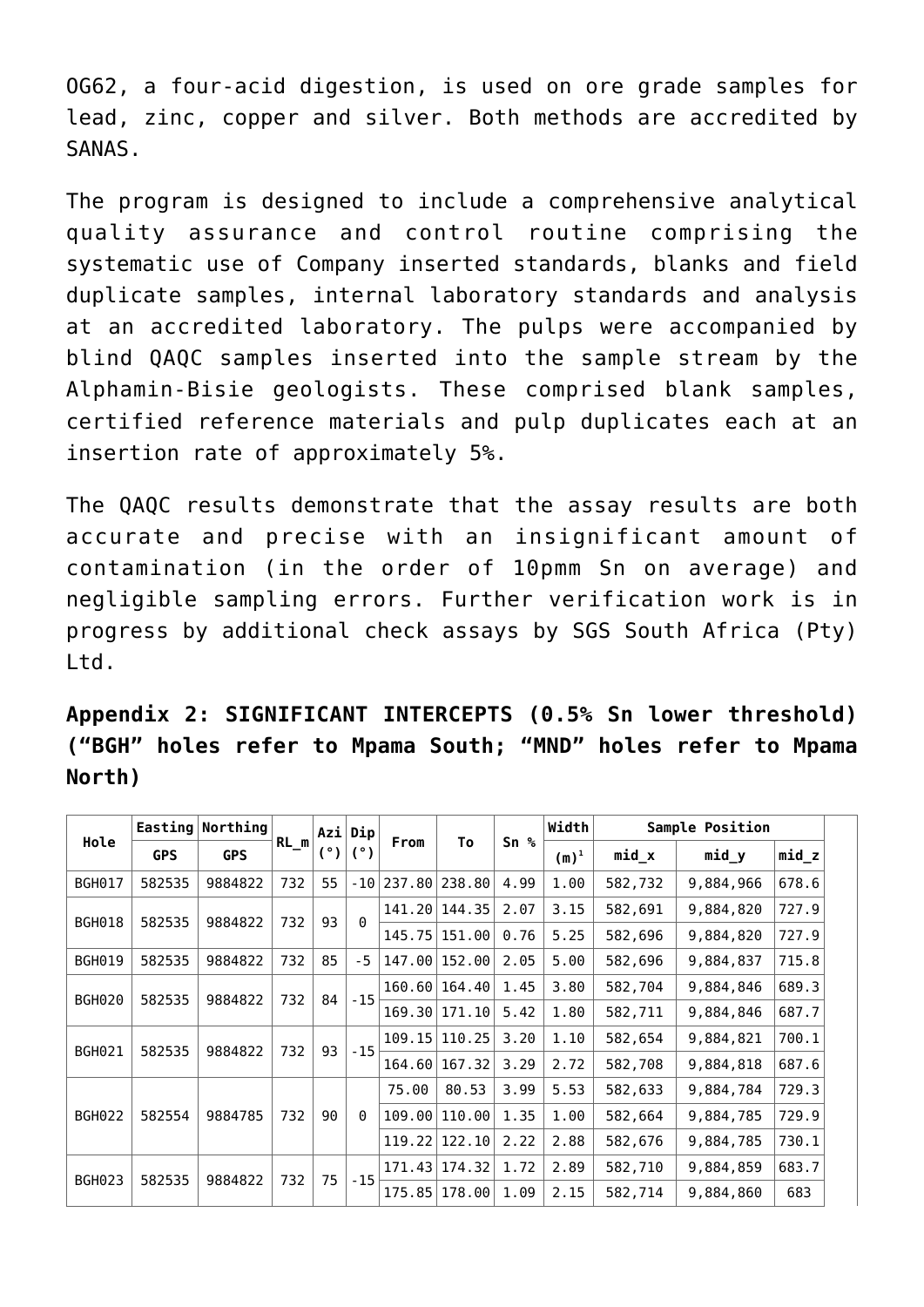|               |        |         |     |     |        |                     | 127.70 129.60 | 0.54  | 1.90    | 582,679   | 9,884,749 | 717.2 |
|---------------|--------|---------|-----|-----|--------|---------------------|---------------|-------|---------|-----------|-----------|-------|
| <b>BGH024</b> | 582554 | 9884785 | 732 | 103 | $-5$   | 137.95              | 142.00        | 1.13  | 4.05    | 582,690   | 9,884,746 | 716.2 |
|               |        |         |     |     |        | 212.25              | 213.40        | 0.60  | 1.15    | 582,724   | 9,884,919 | 662.3 |
|               |        |         |     |     |        |                     | 218.00 221.45 | 2.29  | 3.45    | 582,731   | 9,884,921 | 660.7 |
| <b>BGH025</b> | 582535 | 9884822 | 732 | 55  | $-20$  | 222.70              | 223.70        | 13.05 | 1.00    | 582,734   | 9,884,923 | 659.9 |
|               |        |         |     |     |        |                     | 228.00 234.80 | 2.73  | 6.80    | 582,741   | 9,884,926 | 658   |
|               |        |         |     |     |        | 103.71              | 108.00        | 3.30  | 4.29    | 582,649   | 9,884,735 | 713.7 |
| <b>BGH026</b> | 582554 | 9884785 | 732 | 113 |        | $-10$   134.80      | 136.45        | 3.72  | 1.65    | 582,676   | 9,884,722 | 708.6 |
|               |        |         |     |     |        | 161.00              | 162.50        | 5.61  | 1.50    | 582,699   | 9,884,711 | 704.5 |
|               |        |         |     |     |        | 110.00              | 111.40        | 7.24  | 1.40    | 582,655   | 9,884,753 | 692.2 |
|               |        |         |     |     |        |                     | 141.90 152.50 | 4.85  | 10.60   | 582,686   | 9,884,745 | 680   |
| <b>BGH030</b> | 582554 | 9884785 | 732 | 115 | $-20$  | 158.00              | 161.20        | 3.61  | 3.20    | 582,699   | 9,884,742 | 675.3 |
|               |        |         |     |     |        | 174.45              | 175.80        | 11.03 | 1.35    | 582,713   | 9,884,738 | 670.5 |
|               |        |         |     |     |        | 177.00              | 178.72        | 1.70  | 1.72    | 582,692   | 9,884,684 | 671.3 |
|               |        |         |     |     |        | 182.00              | 188.25        | 3.00  | 6.25    | 582,697   | 9,884,679 | 669.1 |
| <b>BGH032</b> | 582554 | 9884785 | 732 | 125 |        | $-20$   190.25      | 193.00        | 0.95  | 2.75    | 582,702   | 9,884,676 | 667.2 |
|               |        |         |     |     | 194.40 | 202.00              | 1.37          | 7.60  | 582,707 | 9,884,672 | 665.3     |       |
|               |        |         |     |     |        | 203.50              | 208.00        | 2.67  | 4.50    | 582,713   | 9,884,668 | 663.2 |
|               |        |         |     |     |        | 174.80              | 178.00        | 11.99 | 3.20    | 582,689   | 9,884,696 | 653.3 |
|               |        |         |     | 115 |        | 195.70              | 200.00        | 1.21  | 4.30    | 582,706   | 9,884,686 | 644.8 |
|               |        |         | 732 |     |        | 202.37              | 206.65        | 1.86  | 4.28    | 582,711   | 9,884,683 | 642.3 |
| <b>BGH034</b> | 582554 | 9884785 |     |     | $-25$  | 208.00              | 213.30        | 1.40  | 5.30    | 582,716   | 9,884,680 | 640.1 |
|               |        |         |     |     |        |                     | 216.25 221.30 | 1.42  | 5.05    | 582,722   | 9,884,676 | 637.3 |
|               |        |         |     |     |        |                     | 225.65 231.00 | 0.70  | 5.35    | 582,730   | 9,884,671 | 634   |
|               |        |         |     |     |        |                     | 212.35 214.00 | 0.58  | 1.65    | 582,729   | 9,884,879 | 634   |
| <b>BGH027</b> | 582544 | 9884822 | 732 | 68  |        | $-27$ 226.00 229.30 |               | 1.32  | 3.30    | 582,741   | 9,884,883 | 628.4 |
|               |        |         |     |     |        |                     | 235.45 236.58 | 1.54  | 1.13    | 582,749   | 9,884,885 | 625.2 |
|               |        |         |     |     |        | 125.00              | 126.00        | 1.72  | 1.00    | 582,676   | 9,884,772 | 700.9 |
|               | 582554 | 9884785 | 732 | 90  |        | 136.10              | 137.18        | 1.85  | 1.08    | 582,687   | 9,884,770 | 698.4 |
| <b>BGH028</b> |        |         |     |     | $-10$  | 140.28              | 142.00        | 1.03  | 1.72    | 582,691   | 9,884,770 | 697.4 |
|               |        |         |     |     |        | 147.46              | 151.25        | 2.88  | 3.79    | 582,699   | 9,884,769 | 695.5 |
|               |        |         |     |     |        | 126.00              | 128.35        | 4.66  | 2.35    | 582,663   | 9,884,826 | 678.5 |
| <b>BGH029</b> | 582544 | 9884822 | 732 | 93  |        | $-25$   178.90      | 184.05        | 1.25  | 5.15    | 582,713   | 9,884,827 | 657.7 |
|               |        |         |     |     |        | 193.70              | 196.05        | 3.95  | 2.35    | 582,726   | 9,884,827 | 653   |
|               |        |         |     |     | $-25$  | 208.00              | 211.53        | 0.99  | 3.53    | 582,729   | 9,884,876 | 639.9 |
| <b>BGH031</b> | 582544 | 9884822 | 732 | 75  |        |                     | 219.40 222.38 | 1.16  | 2.98    | 582,739   | 9,884,879 | 636   |
|               |        |         |     |     | $-27$  |                     | 259.00 265.46 | 7.32  | 6.46    | 582,756   | 9,884,929 | 612.8 |
| <b>BGH033</b> | 582544 | 9884822 | 732 | 60  |        | 268.53              | 270.52        | 1.02  | 1.99    | 582,762   | 9,884,931 | 610   |
|               |        |         |     |     |        | 152.00              | 165.00        | 2.96  | 13.00   | 582,686   | 9,884,816 | 665   |
| <b>BGH035</b> | 582554 | 9884785 | 732 | 90  |        | $-25$   171.00      | 173.60        | 1.47  | 2.60    | 582,703   | 9,884,815 | 657.4 |
|               |        |         |     |     |        | 176.60              | 180.08        | 2.40  | 3.48    | 582,709   | 9,884,814 | 654.9 |
|               |        |         |     |     |        | 147.45              | 151.35        | 2.31  | 3.90    | 582,687   | 9,884,878 | 724.8 |
| <b>BGH036</b> | 582544 | 9884822 | 732 | 65  | 0      | 156.63              | 160.65        | 0.93  | 4.02    | 582,696   | 9,884,881 | 724.7 |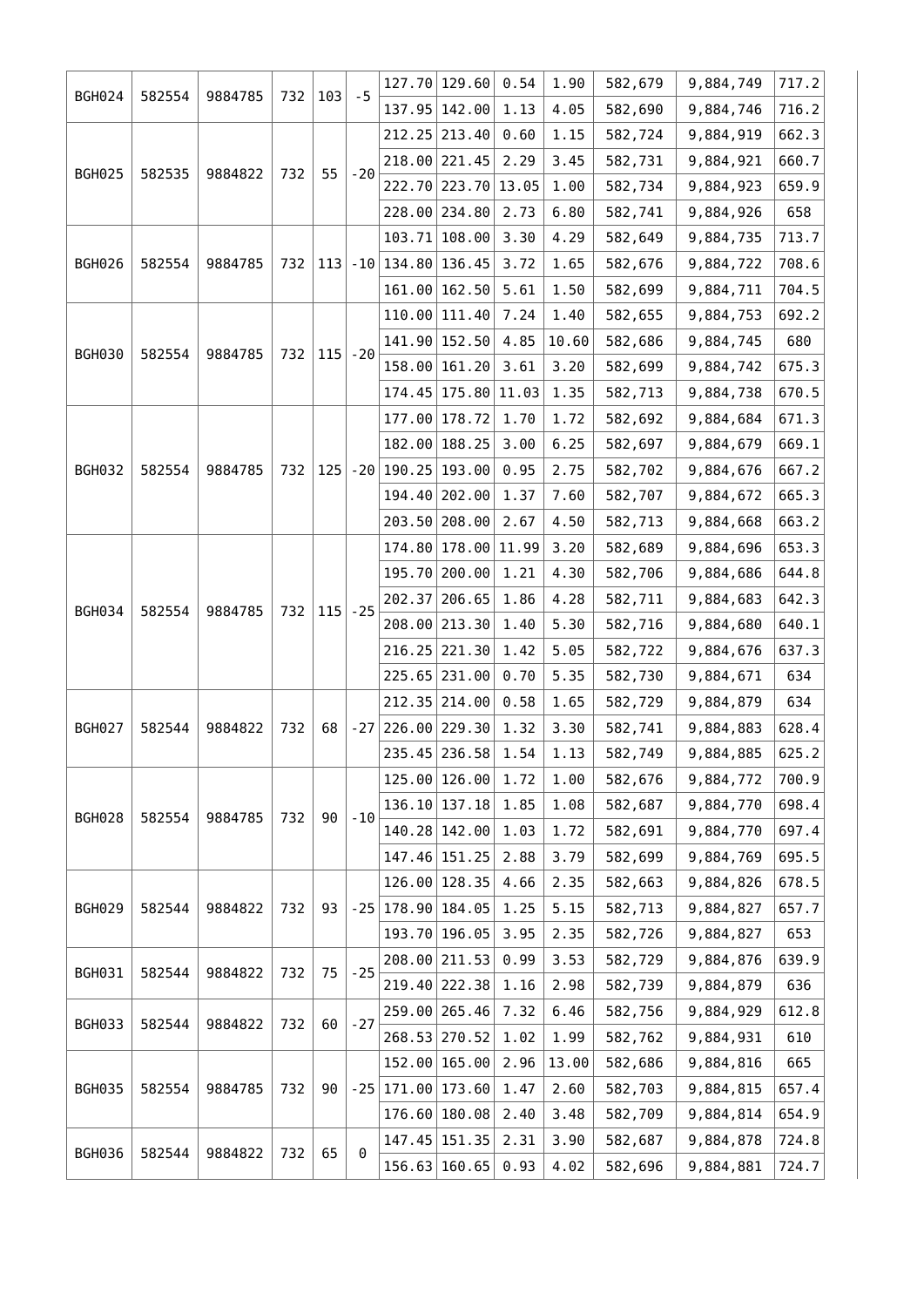|               |        |         |     |     |                |                         | 154.00 157.00   | 3.81  | 3.00  | 582,680   | 9,884,741 | 647.5 |
|---------------|--------|---------|-----|-----|----------------|-------------------------|-----------------|-------|-------|-----------|-----------|-------|
|               |        |         |     |     |                |                         | 194.60 197.55   | 1.54  | 2.95  | 582,712   | 9,884,730 | 626   |
| <b>BGH037</b> | 582554 | 9884785 | 732 | 105 |                | $-30 207.95 211.18$     |                 | 1.29  | 3.23  | 582,723   | 9,884,726 | 619.3 |
|               |        |         |     |     |                |                         | $216.25$ 220.15 | 2.79  | 3.90  | 582,730   | 9,884,723 | 615.1 |
|               |        |         |     |     |                |                         | 222.40 226.70   | 1.77  | 4.30  | 582,735   | 9,884,721 | 612.1 |
|               |        |         |     |     |                |                         | 151.70 154.60   | 5.22  | 2.90  | 582,677   | 9,884,851 | 654.3 |
| <b>BGH038</b> | 582544 | 9884822 | 732 | 75  |                | $-30$ 218.30 223.65     |                 | 3.38  | 5.35  | 582,735   | 9,884,861 | 621.4 |
|               |        |         |     |     |                |                         | 226.70 231.50   | 1.95  | 4.80  | 582,743   | 9,884,862 | 617.6 |
|               |        |         |     |     |                |                         | 112.08 113.00   | 2.12  | 0.92  | 582,665.1 | 9,884,755 | 687.6 |
| <b>BGH039</b> | 582554 | 9884785 | 732 | 100 |                | $-22$ 116.30 120.95     |                 | 3.33  | 4.65  | 582,661   | 9,884,753 | 686.1 |
|               |        |         |     |     |                |                         | 145.00 166.00   | 2.20  | 21.00 | 582,696   | 9,884,744 | 674.2 |
|               |        |         |     |     |                |                         | 174.50 176.00   | 0.95  | 1.50  | 582,713   | 9,884,739 | 668.9 |
| <b>BGH040</b> | 582544 | 9884822 | 732 | 60  | $-30$          |                         | 232.00 233.00   | 0.95  | 1.00  | 582,725   | 9,884,922 | 618.2 |
|               |        |         |     |     |                |                         | 273.70 277.05   | 3.79  | 3.35  | 582,761   | 9,884,937 | 600   |
| BGH041        | 582500 | 9884847 | 732 | 55  |                | $-25$ 340.00 344.50     |                 | 3.03  | 4.50  | 582,807   | 9,885,002 | 599.5 |
|               |        |         |     |     |                |                         | 277.35 280.00   | 1.93  | 2.65  | 582,751   | 9,884,922 | 569.4 |
| <b>BGH042</b> | 582544 | 9884822 | 732 | 60  |                | $-35$ 308.50 312.00     |                 | 0.62  | 3.50  | 582,776   | 9,884,932 | 552.6 |
|               |        |         |     |     |                |                         | 313.00 315.55   | 1.52  | 2.55  | 582,779   | 9,884,933 | 550.5 |
|               |        |         |     |     |                |                         | 102.50 104.15   | 2.69  | 1.65  | 582,644   | 9,884,808 | 709   |
| <b>BGH043</b> | 582544 | 9884822 | 732 | 100 |                | $-10$   123.00   124.00 |                 | 1.06  | 1.00  | 582,663   | 9,884,805 | 704.8 |
|               |        |         |     |     |                |                         | 163.64 167.00   | 2.82  | 3.36  | 582,704   | 9,884,798 | 696.7 |
| <b>BGH044</b> | 582500 | 9884847 | 710 | 70  |                | $-35$ 330.00 334.13     |                 | 1.31  | 4.13  | 582,764   | 9,884,941 | 533.4 |
|               |        |         |     |     |                |                         | 120.65   121.75 | 31.55 | 1.10  | 582,656   | 9,884,806 | 687.4 |
| <b>BGH045</b> | 582544 | 9884822 | 732 | 100 |                | $-20$ 156.00 159.40     |                 | 0.56  | 3.40  | 582,689   | 9,884,799 | 674.7 |
|               |        |         |     |     |                | 176.70                  | 183.62          | 3.24  | 6.92  | 582,708   | 9,884,795 | 668.1 |
|               |        |         |     |     |                |                         | 195.18 206.00   | 2.85  | 10.82 | 582,712   | 9,884,795 | 630.5 |
| <b>BGH046</b> | 582544 | 9884822 | 732 | 100 | $-30$          |                         | $212.53$ 215.18 | 1.90  | 2.65  | 582,723   | 9,884,793 | 623.7 |
|               |        |         |     |     |                |                         | 218.00 220.60   | 7.16  | 2.60  | 582,728   | 9,884,792 | 620.8 |
|               |        |         |     |     |                |                         | 225.00 226.00   | 4.36  | 1.00  | 582,733   | 9,884,791 | 617.7 |
| <b>BGH047</b> | 582565 | 9884535 | 718 | 60  | 0              |                         | 121.58 124.57   | 0.91  | 2.99  | 582,653   | 9,884,879 | 739.2 |
|               |        |         |     |     |                |                         | 147.09 148.09   | 1.28  | 1.00  | 582,675   | 9,884,889 | 741.1 |
| <b>BGH048</b> | 582567 | 9884509 | 727 | 90  | $\pmb{\Theta}$ |                         | 140.75 143.05   | 0.90  | 2.30  | 582,708   | 9,884,496 | 727.7 |
|               |        |         |     |     |                |                         | 146.53 148.00   | 0.74  | 1.47  | 582,713   | 9,884,495 | 728   |
| <b>BGH049</b> | 582565 | 9884535 | 718 | 65  |                | $-15$ 145.40 147.40     |                 | 4.27  | 2.00  | 582,689   | 9,884,599 | 674.5 |
| <b>BGH050</b> | 582567 | 9884509 | 727 | 105 | $-5$           |                         | 160.00 161.38   | 1.06  | 1.38  | 582,722   | 9,884,469 | 711.7 |
|               |        |         |     |     |                |                         | 134.80 137.00   | 2.23  | 2.20  | 582,662   | 9,884,630 | 712.3 |
| <b>BGH051</b> | 582565 | 9884535 | 718 | 40  | 0              |                         | 151.00 156.30   | 1.20  | 5.30  | 582,675   | 9,884,642 | 711.4 |
|               |        |         |     |     |                |                         | 164.18 169.45   | 3.95  | 5.27  | 582,685   | 9,884,651 | 710.8 |
|               |        |         |     |     |                | 171.27                  | 172.57          | 4.08  | 1.30  | 582,688   | 9,884,655 | 710.6 |
| <b>BGH052</b> | 582567 | 9884509 | 727 | 120 | $\pmb{\Theta}$ |                         | 205.90 207.10   | 1.86  | 1.20  | 582,732   | 9,884,385 | 722.9 |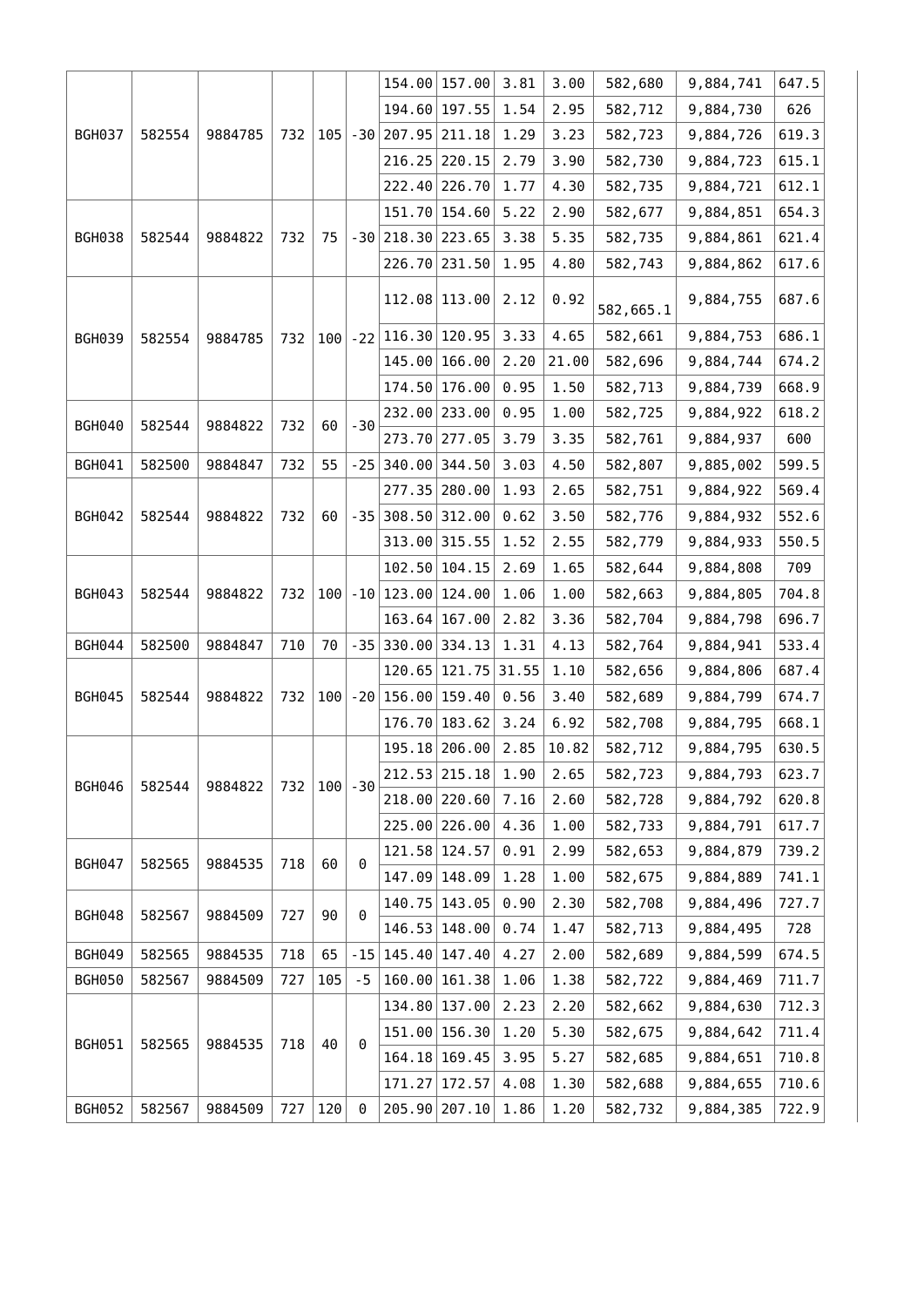| <b>BGH053</b><br><b>BGH054</b>     | 582565                    | 9884535 | 718        | 40         |            |               | 178.55   181.43           | 4.07 | 2.88    | 582,688   | 9,884,656             | 667.9 |  |
|------------------------------------|---------------------------|---------|------------|------------|------------|---------------|---------------------------|------|---------|-----------|-----------------------|-------|--|
|                                    |                           |         |            |            |            |               |                           |      |         |           |                       |       |  |
|                                    |                           |         |            |            | $-15$      |               | 192.41   196.86           | 3.28 | 4.45    | 582,698   | 9,884,666             | 664   |  |
|                                    |                           |         |            |            |            |               | 198.86 206.77             | 2.45 | 7.91    | 582,704   | 9,884,671             | 661.8 |  |
|                                    |                           |         |            |            |            |               | 207.53 209.50             | 5.04 | 1.97    | 582,708   | 9,884,675             | 660.3 |  |
|                                    |                           |         |            |            |            |               | 214.65 216.00             | 2.32 | 1.35    | 582,713   | 9,884,680             | 658.6 |  |
|                                    |                           |         |            |            |            |               | No significant intercepts |      |         |           |                       |       |  |
| <b>BGH055</b>                      | 582565                    | 9884535 | 718        | 80         |            |               | $-15$ 145.00 146.00       | 0.62 | 1.00    | 582,705   | 9,884,549             | 682.7 |  |
| <b>BGH056</b>                      |                           |         |            |            |            |               | No significant intercepts |      |         |           |                       |       |  |
| <b>BGH057</b>                      | No significant intercepts |         |            |            |            |               |                           |      |         |           |                       |       |  |
| <b>BGH058</b>                      | 582565                    | 9884510 | 727        | 95         | $-5$       |               | 153.35 155.60             | 1.98 | 2.25    |           | 582,717.3 9,884,501.2 | 703.9 |  |
| <b>BGH059</b>                      | 582567                    | 9884536 | 718        | 95         | 0          |               | 165.00 166.00             | 3.63 | 1.00    |           | 582,732.3 9,884,528.3 | 714.4 |  |
| <b>BGH060</b>                      | No significant intercepts |         |            |            |            |               |                           |      |         |           |                       |       |  |
| BGH061                             | 582567                    | 9884536 | 727        | 130        |            |               | $-10$   157.57   159.19   | 1.22 | 1.62    | 582,719   | 9,884,525             | 677.7 |  |
| <b>BGH062</b>                      | 582567                    | 9884537 | 718        | 95         |            |               | $-15$ 154.00 156.00       | 2.18 | 2.00    | 582,695   | 9,884,589             | 650.2 |  |
|                                    |                           |         |            |            |            |               | 186.25   194.37           | 0.82 | 8.12    | 582,719   | 9,884,661             | 650.5 |  |
|                                    |                           |         |            |            |            |               | 197.42 202.45             | 1.12 | 5.03    | 582,715   | 9,884,661             | 641.8 |  |
|                                    |                           |         |            |            |            |               | 205.00 209.05             | 0.83 | 4.05    | 582,712   | 9,884,661             | 635.4 |  |
| <b>BGH063</b><br>582782<br>9884646 |                           | 829     | $270$ - 70 |            |            | 211.13 218.90 | 2.06                      | 7.77 | 582,709 | 9,884,661 | 628.3                 |       |  |
|                                    |                           |         |            |            |            | 220.40 222.55 | 0.86                      | 2.15 | 582,706 | 9,884,661 | 622.5                 |       |  |
|                                    |                           |         |            |            |            |               | 231.00 233.00             | 0.87 | 2.00    | 582,701   | 9,884,661             | 613   |  |
| <b>BGH064</b>                      | 582888                    | 9884976 | 839        | 270        |            |               | $-50$ 220.80 222.60       | 0.63 | 1.80    | 582,746   | 9,884,976             | 668.9 |  |
|                                    |                           |         |            |            |            |               | 271.00 275.95             | 2.93 | 4.95    | 582,769   | 9,885,057             | 586.1 |  |
| <b>BGH065</b>                      | 582913                    | 9885057 | 819        | 270        | -60        |               | 291.56 292.56             | 1.70 | 1.00    | 582,759   | 9,885,057             | 570.9 |  |
|                                    |                           |         |            |            |            |               | 276.00 278.59             | 8.49 | 2.59    | 582,754   | 9,884,965             | 596.1 |  |
| <b>BGH066</b>                      | 582888                    | 9884976 | 839        | 270        | $-60$      |               | 300.00 301.00             | 1.78 | 1.00    | 582,742   | 9,884,965             | 576.6 |  |
|                                    |                           |         |            |            |            |               | 295.75 300.47             | 3.21 | 4.72    | 582,789   | 9,885,065             | 548.1 |  |
| <b>BGH067</b>                      | 582913                    | 9885057 | 819        |            |            |               | $270$ -67 303.00 304.62   | 1.56 | 1.62    | 582,786   | 9,885,065             | 543.1 |  |
|                                    |                           |         |            |            |            |               | 337.00 338.00             | 0.55 | 1.00    | 582,769   | 9,885,068             | 514.3 |  |
|                                    |                           |         |            |            |            |               | 247.00 248.20             | 2.10 | 1.20    | 582,749   | 9,885,051             | 633.1 |  |
| <b>BGH068</b>                      | 582913                    | 9885057 | 819        |            | $270$ - 50 |               | 251.80 255.10             | 1.75 | 3.30    | 582,745   | 9,885,051             | 628.8 |  |
| <b>BGH069</b>                      | 582888                    | 9884976 | 839        |            |            |               | 270 - 70 321.80 324.73    | 3.84 | 2.93    | 582,779   | 9,884,962             | 534.7 |  |
| <b>BGH070</b>                      | 582913                    | 9885057 | 819        |            |            |               | 270 - 73 331.00 336.35    | 3.00 | 5.35    | 582,802   | 9,885,040             | 505.2 |  |
| BGH071                             |                           |         |            |            |            |               | No significant intercepts |      |         |           |                       |       |  |
|                                    |                           |         |            |            |            |               | 274.60 279.70             | 2.70 | 5.10    | 582,749   | 9,884,847             | 574   |  |
| <b>BGH072</b>                      | 582852                    | 9884845 | 831        | 270        | $-67$      |               | 290.40 294.80             | 3.61 | 4.40    | 582,742   | 9,884,847             | 560   |  |
| BGH073                             | 582731                    | 9884691 | 838        | 280        |            |               | $-60$ 121.00 123.00       | 0.72 | 2.00    | 582,671   | 9,884,702             | 731.9 |  |
|                                    |                           |         |            |            |            |               | 278.90 283.93             | 2.85 | 5.03    | 582,810   | 9,885,137             | 551.2 |  |
|                                    |                           |         |            |            |            |               | 285.49 289.10             | 1.60 | 3.61    | 582,807   | 9,885,138             | 546.3 |  |
| BGH074                             | 582944                    | 9885130 | 798        | 270        | $-67$      |               | 294.51 297.30             | 7.14 | 2.79    | 582,802   | 9,885,139             | 539.1 |  |
|                                    |                           |         |            |            |            |               | 299.65 303.34             | 0.53 | 3.69    | 582,799   | 9,885,139             | 534.5 |  |
|                                    |                           |         |            |            |            |               | 115.40 116.65             | 6.76 | 1.25    | 582,690   | 9,884,690             | 729.4 |  |
|                                    |                           |         |            | $270$ - 70 |            |               | 119.50 120.80 15.22       |      | 1.30    | 582,688   | 9,884,690             | 725.7 |  |
| <b>BGH075</b>                      | 582731                    | 9884691 | 838        |            |            |               | 125.09 129.80             | 3.56 | 4.71    | 582,684   | 9,884,690             | 719.3 |  |
|                                    |                           |         |            |            |            | 162.55 164.63 | 8.94                      | 2.08 | 582,667 | 9,884,689 | 687.8                 |       |  |
|                                    |                           |         |            |            |            |               |                           |      |         |           |                       |       |  |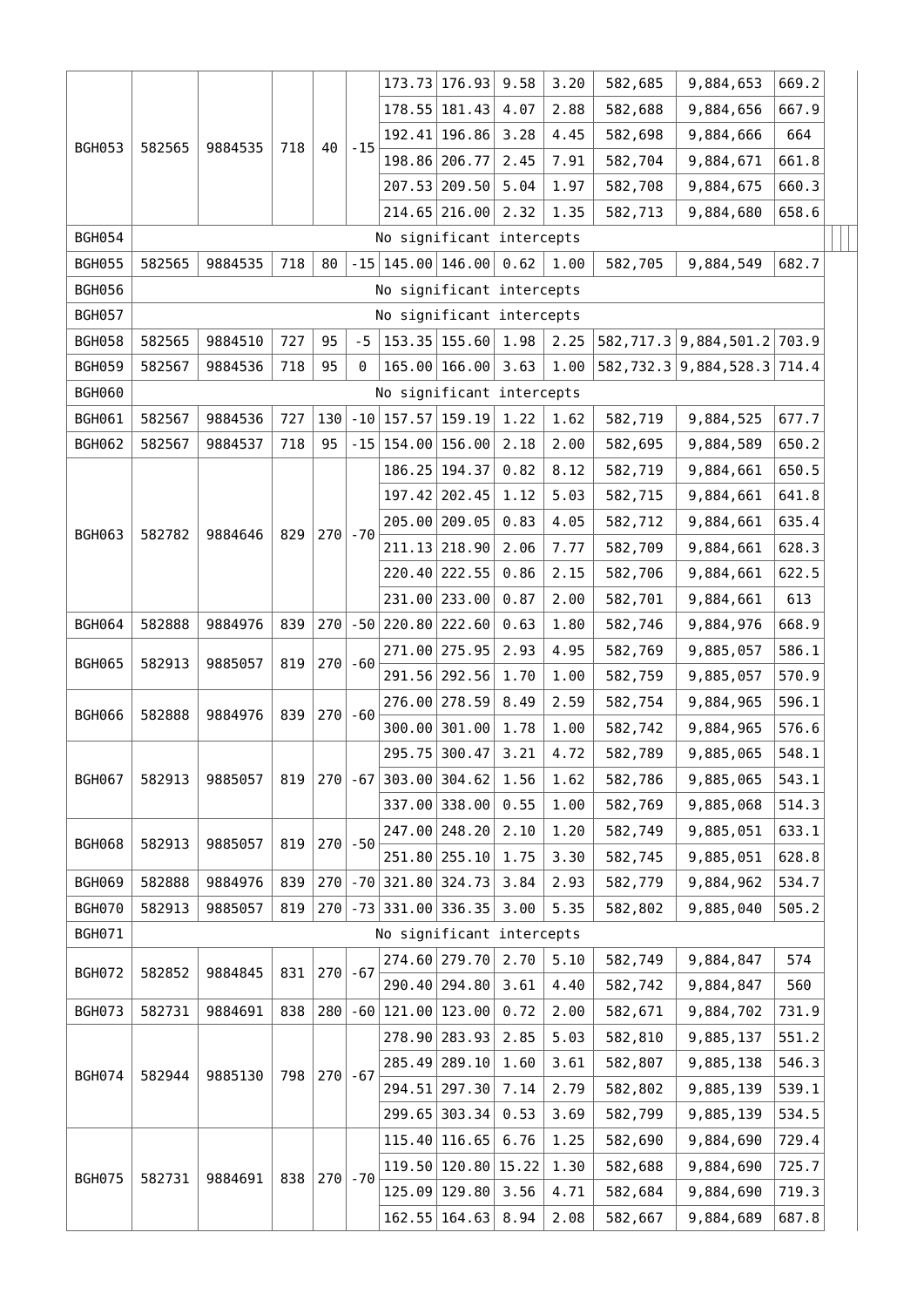|               |                   |         |     |            |            |                                                    | 108.00 109.00             | 0.84  | 1.00    | 582,682   | 9,884,844 | 779.6 |  |
|---------------|-------------------|---------|-----|------------|------------|----------------------------------------------------|---------------------------|-------|---------|-----------|-----------|-------|--|
|               |                   |         |     |            |            |                                                    | 118.80 119.45             | 3.71  | 0.65    | 582,675   | 9,884,848 | 772.7 |  |
| <b>BGH076</b> | 582752            | 9884801 | 849 | 300        | $-40$      |                                                    | 128.15 131.00             | 2.82  | 2.85    | 582,668   | 9,884,852 | 765.8 |  |
|               |                   |         |     |            |            |                                                    | 136.70 137.00             | 0.97  | 0.30    | 582,663   | 9,884,855 | 761   |  |
|               |                   |         |     |            |            |                                                    | 316.84 321.20             | 2.57  | 4.36    | 582,830   | 9,885,130 | 501.7 |  |
|               |                   |         |     |            |            |                                                    | 323.00 328.36             | 2.56  | 5.36    | 582,827   | 9,885,130 | 495.8 |  |
| <b>BGH077</b> | 582944            | 9885130 | 798 |            |            | $\vert 270 \vert$ - 72 $\vert 329.06 \vert 330.13$ |                           | 0.52  | 1.07    | 582,825   | 9,885,130 | 492.4 |  |
|               |                   |         |     |            |            | 335.25 337.36                                      | 9.63                      | 2.11  | 582,822 | 9,885,130 | 486.5     |       |  |
|               |                   |         |     |            |            |                                                    | 339.77 340.07             | 7.07  | 0.30    | 582,820   | 9,885,131 | 483.4 |  |
|               |                   |         |     |            |            |                                                    | 102.00 106.00             | 1.88  | 4.00    | 582,674   | 9,884,816 | 782.6 |  |
| <b>BGH078</b> | 582752            | 9884801 | 849 |            | $280$ -40  |                                                    | 108.00 109.00             | 0.62  | 1.00    | 582,671   | 9,884,817 | 779.7 |  |
|               |                   |         |     |            |            |                                                    | 115.00 117.15             | 0.80  | 2.15    | 582,665   | 9,884,818 | 774.8 |  |
|               |                   |         |     |            |            |                                                    | 290.15 294.40             | 1.00  | 4.25    | 582,765   | 9,884,842 | 552.6 |  |
|               |                   |         |     |            |            |                                                    | 296.30 302.30             | 9.46  | 6.00    | 582,763   | 9,884,841 | 546.1 |  |
|               |                   |         |     |            |            |                                                    | 304.81 305.70             | 18.75 | 0.89    | 582,761   | 9,884,841 | 540.5 |  |
|               |                   |         |     | $270$ - 73 |            |                                                    | 312.00 313.00             | 1.08  | 1.00    | 582,758   | 9,884,841 | 533.8 |  |
| <b>BGH079</b> | 582852            | 9884845 | 831 |            |            |                                                    | 316.90 321.63             | 4.65  | 4.73    | 582,755   | 9,884,840 | 527.5 |  |
|               |                   |         |     |            |            | 322.57 328.00                                      | 5.41                      | 5.43  | 582,753 | 9,884,840 | 522       |       |  |
|               |                   |         |     |            |            |                                                    | 328.95 329.48             | 1.59  | 0.53    | 582,751   | 9,884,840 | 518.4 |  |
|               |                   |         |     |            |            | 340.68 341.42                                      | 4.29                      | 0.74  | 582,747 | 9,884,839 | 507.6     |       |  |
|               |                   |         |     |            |            |                                                    | 339.90 343.60             | 1.05  | 3.70    | 582,853   | 9,885,141 | 469.2 |  |
| <b>BGH080</b> | 582944<br>9885130 | 798     |     |            |            | $270$ - 75 345.00 346.55                           | 4.11                      | 1.55  | 582,851 | 9,885,141 | 465.5     |       |  |
|               |                   |         |     |            |            |                                                    | 360.70 361.00             | 11.95 | 0.30    | 582,846   | 9,885,143 | 451.5 |  |
|               |                   |         |     |            |            |                                                    | 269.00 274.56             | 1.99  | 5.56    | 582,838   | 9,885,306 | 578.6 |  |
| BGH081a       | 583022            | 9885299 | 776 |            | $270$ - 50 |                                                    | 275.56 275.86             | 0.64  | 0.30    | 582,835   | 9,885,307 | 576.0 |  |
|               |                   |         |     |            |            |                                                    | 263.83 266.30             | 3.43  | 2.47    | 582,836   | 9,885,222 | 556.0 |  |
| BGH082a       | 583013            | 9885209 | 752 |            |            |                                                    | $270$ - 50 268.35 269.15  | 3.32  | 0.80    | 582,833   | 9,885,223 | 553.5 |  |
|               |                   |         |     |            |            |                                                    | 276.97 277.27 15.65       |       | 0.30    | 582,827   | 9,885,224 | 547.9 |  |
| <b>BGH083</b> |                   |         |     |            |            |                                                    | No significant intercepts |       |         |           |           |       |  |
|               |                   |         |     |            |            |                                                    | 278.95 280.90             | 6.25  | 1.95    | 582,857   | 9,885,307 | 552.8 |  |
| <b>BGH084</b> | 583023            | 9885299 | 776 | $270$ - 57 |            |                                                    | 283.06 286.31             | 1.28  | 3.25    | 582,854   | 9,885,307 | 549.2 |  |
| <b>BGH085</b> | 583023            | 9885299 | 776 | 270        |            |                                                    | $-65$ 294.65 298.35       | 0.83  | 3.70    | 582,890   | 9,885,304 | 512.9 |  |
|               |                   |         |     |            |            |                                                    | 275.35 280.78             | 3.07  | 5.43    | 582,847   | 9,885,214 | 530.1 |  |
| <b>BGH086</b> | 583013            | 9885208 | 752 |            | $270$ - 57 |                                                    | 286.05 286.51 18.90       |       | 0.46    | 582,841   | 9,885,215 | 524.4 |  |
| MND001        |                   |         |     |            |            |                                                    | No significant intercepts |       |         |           |           |       |  |
| MND002        |                   |         |     |            |            |                                                    | No significant intercepts |       |         |           |           |       |  |
| MND003        |                   |         |     |            |            |                                                    | No significant intercepts |       |         |           |           |       |  |
| MND004        | 583392            | 9886283 | 682 |            |            |                                                    | 270 - 52 524.76 525.06    | 0.67  | 0.30    | 582,994   | 9,886,250 | 347.0 |  |
| <b>MND005</b> |                   |         |     |            |            |                                                    | No significant intercepts |       |         |           |           |       |  |
| MND006        |                   |         |     |            |            |                                                    | No significant intercepts |       |         |           |           |       |  |
| MND007        | 583100            | 9886210 | 726 | 270        |            |                                                    | $-75$ 402.00 402.45       | 0.58  | 0.45    | 582,987   | 9,886,211 | 340.5 |  |
| MND009        | 582881            | 9886200 | 752 |            | $270$ - 65 | 96.35                                              | 96.75                     | 2.28  | 0.40    | 582,842   | 9,886,200 | 667.3 |  |
| MND010        |                   |         |     |            |            |                                                    | No significant intercepts |       |         |           |           |       |  |
|               |                   |         |     |            |            |                                                    | 419.26 428.00 21.85       |       | 8.74    | 583,021   | 9,886,194 | 312.7 |  |
| MND011        | 583103            | 9886211 | 726 | $270$ - 83 |            |                                                    | 430.60 438.90 17.52       |       | 8.30    | 583,018   | 9,886,193 | 302.0 |  |
|               |                   |         |     |            |            |                                                    |                           |       |         |           |           |       |  |